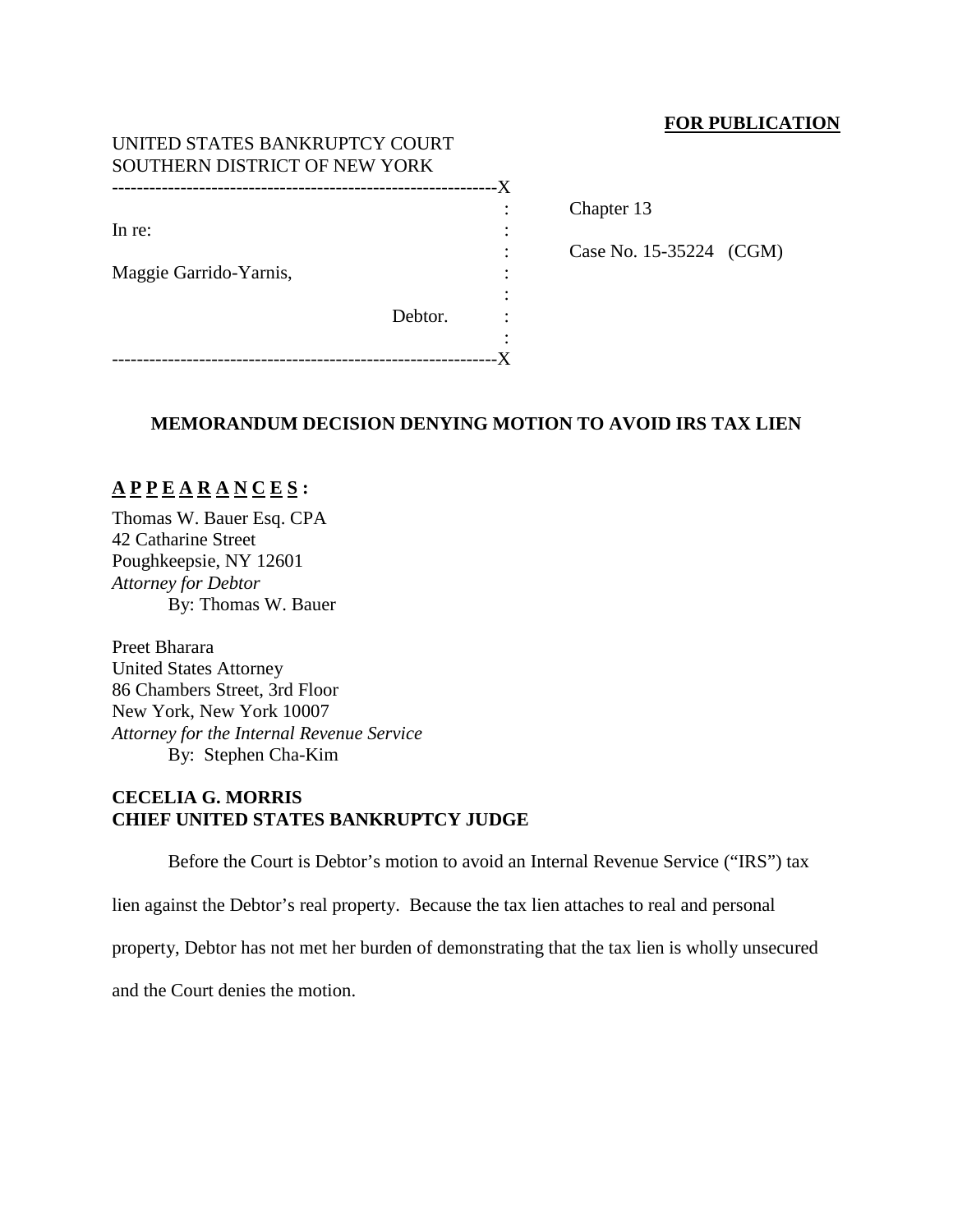#### **Jurisdiction**

This Court has subject matter jurisdiction pursuant to 28 U.S.C. § 1334(a), 28 U.S.C. § 157(a) and the Standing Order of Reference signed by Chief Judge Loretta A. Preska dated January 31, 2012. This is a "core proceeding" under 28 U.S.C. §§ 157(b)(2)(A) (matters concerning the administration of the estate);  $157(b)(2)(K)$  (determinations of the validity, extent, or priority of liens).

# **Background[1](#page-1-0)**

On February 12, 2015, Debtor filed for chapter 13. Vol. Pet., ECF No. 1. On December 21, 2015, Debtor filed a motion seeking to avoid a federal tax lien pursuant to 11 U.S.C. § 506. Mot., ECF No. 62. The IRS opposes the motion on several grounds, including: 1) a modification of its lien can only occur through the chapter 13 plan and not solely through the use of § 506; and 2) under §§ 1322 and 1325 only wholly unsecured liens can be avoided, which is not proven here. Opp., ECF No. 68.

### **Discussion**

Debtor argues that § 506(d) may be used to void statutory liens, such as the liens held by the IRS in this case. The Supreme Court, in *Dewsnup v. Timm*, defined "secured" in the context of § 506(d) in a somewhat confusing manner and completely differently than its definition in § 506(a). 502 U.S. 410, 422 (1992). For purposes of § 506(d), a claim is secured if it is "'secured' in the ordinary sense, i.e., that is backed up by a security interest in property, whether or not the value of the property suffices to cover the claim." *See In re Strober*, 136 B.R. 614, 619 (Bankr. E.D.N.Y. 1992). A claim is either secured under § 506(d) or it is not.

<span id="page-1-0"></span> $1$  All citations in the Background are to the electronic docket of bankruptcy case number 15-35224, unless otherwise indicated.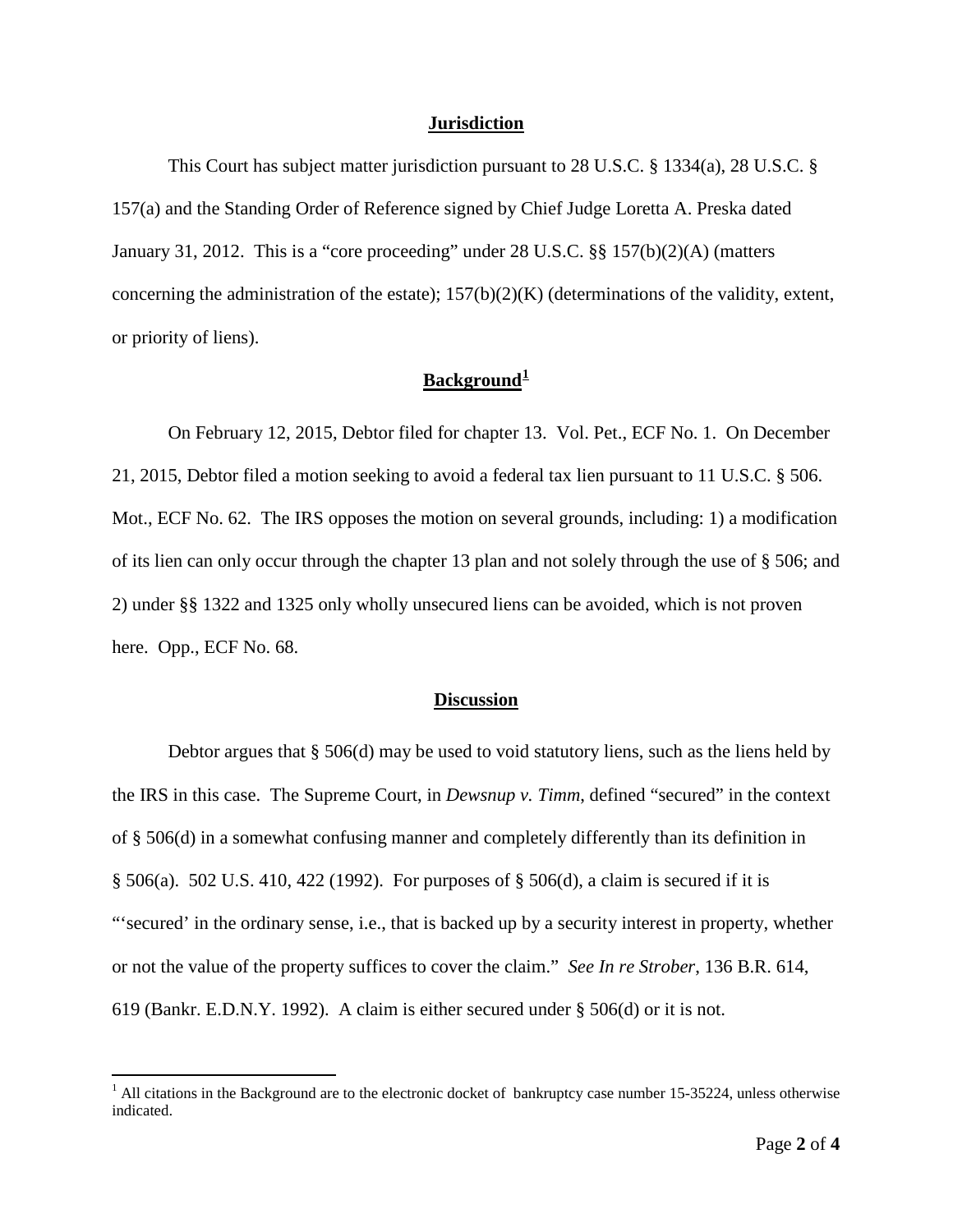There is no basis [under the Bankruptcy Code] to divide the claim into separate claims for each type of collateral—i.e., one claim secured by the real property and a second claim secured by the personal property—which would then be independently analyzed to determine whether they are allowed secured claims.

*In re Williams*, 488 B.R. 492, 499 (Bankr. M.D. Ga. 2013). Thus, the IRS' claim here is clearly "secured" for purposes of § 506(d).

While Debtor did not move under § 506(d), Debtor implied that the Second Circuit's decision in *In re Pond* allows the lien to be avoided. *Pond v. Farm Specialist Realty (In re Pond)*, 252 F.3d 122, 125 (2d Cir. 2001). As such, the Court will consider the Debtor's motion under that standard. *Pond* allows a Debtor to avoid a mortgage lien by using § 506(a) in conjunction with §1322(b)(2). *Pond*, 252 F.3d at 125. Section 506(a) allows a debtor to divide a claim into secured and unsecured portions. 11 U.S.C.  $\S 506(a)$ . Thus, one must look to  $\S 506(a)$ to determine whether *any* portion of a creditor's claim is secured. *See Nobelman v. Am. Sav. Bank*, 508 U.S. 324, 328 (1993). If there is any portion of the claim that is secured, the creditor's rights in the entire claim are protected under § 1322(b)(2), which states that "the plan may . . . modify the rights of holders of secured claims, other than a claim secured only by a security interest in real property that is the debtor's principal residence." *Pond*, 252 F.3d at 125; 11. U.S.C. § 1322(b)(2).

Normally, *Pond* is used to avoid wholly unsecured junior mortgage liens. *Id.* Mortgage liens generally attach only to a specific parcel or parcels of real property. Federal tax liens are different. The Internal Revenue Code states:

If any person liable to pay any tax neglects or refuses to pay the same after demand, the amount (including any interest, additional amount, addition to tax, or assessable penalty, together with any costs that may accrue in addition thereto) shall be a lien in favor of the United States upon all property and rights to property, whether real or personal, belonging to such person.